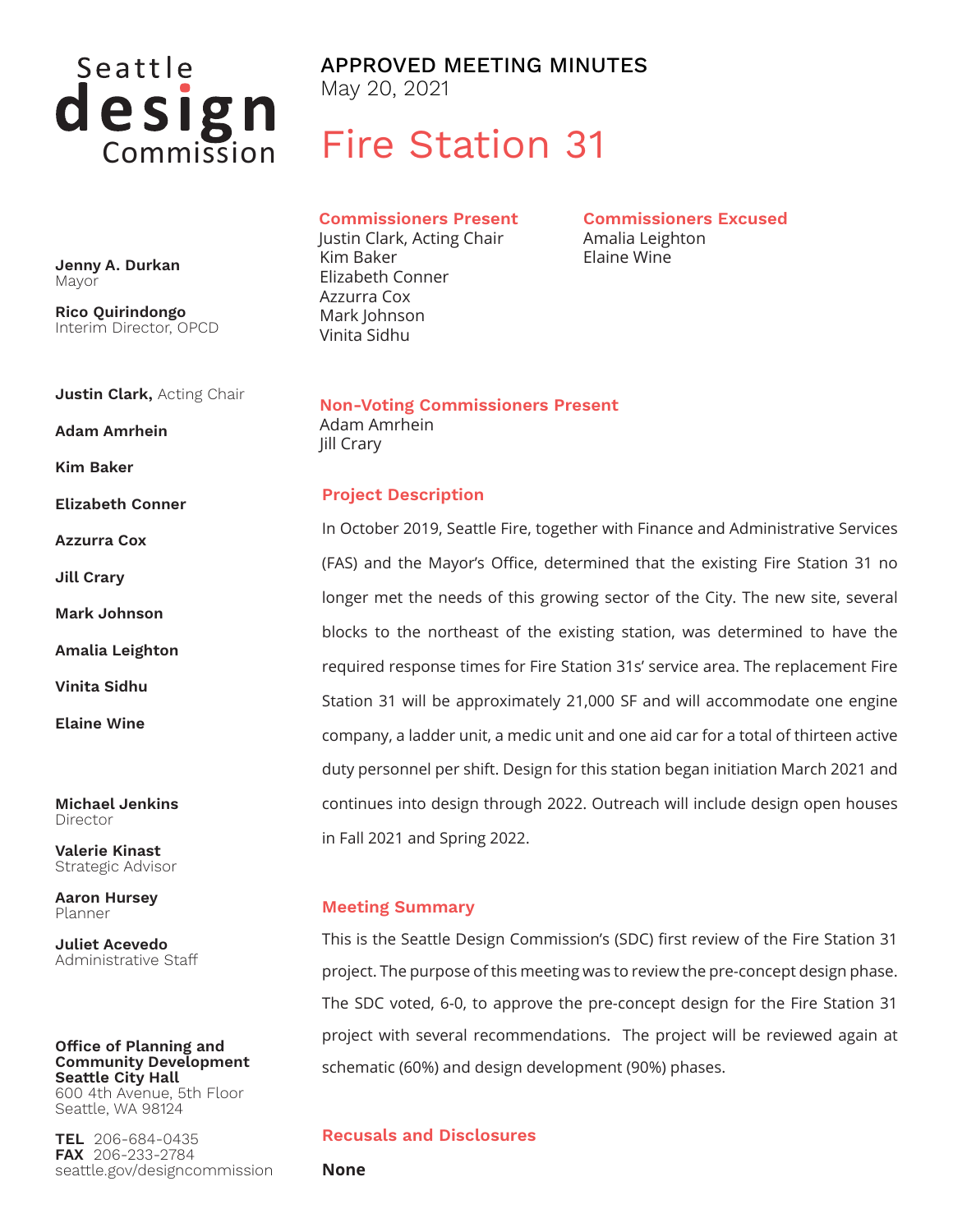Seattle Design Commission **Fire Station 31**

#### **May 20, 2021**

1:30 - 3:40 pm

**Project Type**

CIP

**Phase**

Pre-Concept Design

**Previous Reviews**

None

#### **Presenters**

Andy Ishizaki FAS

Zubin Rao Miller Hull

Scott Wolf Miller Hull

## **Attendees**

Dove Alberg FAS

Dongtao Bi Miller Hull

Kristen Dotson Miller Hull

Joy Jacobson FAS

Dan Murray SFD

David Nguyen FAS

Michelle Reed FAS

Heather Ruszczyk Miller Hull

Kate Spitzer FAS

Rich Whealan Miller Hull

## **Summary of Presentation**

Scott Wolf and Zubin Rao of Miller Hull, and Andy Ishizaki of FAS presented the project. The team introduced the project and expressed the aim of meeting the programmatic needs of the facility and design to be a part of the context. Health of fire fighters, who are at higher risk than the general population, is a driver of design. Creating a civic presence is another.

In 2003, the City undertook at lengthy program rebuilding and updating several of the City's Fire Stations, following the approval of a levy. As funding of that levy has expired, this project is being developed through the City's regular yearly budget process. Miller Hull has led the design of fire stations in Seattle and in other jurisdictions.

The context within the city, in the Northgate urban village was described *(see figure 1)*, as was the program of the facility. More functions and staff than usual for this type of station must be accommodated on a relatively small site. Cost estimating is underway, and budget will be presented later. The design will be completed in 2021, with visits to the SDC twice after this review. Currently, options have been explored and one preferred option was selected to present.

#### *Context*

The team described the eclectic built urban context of the location. The site is along an arterial, Meridian and a smaller residential street, N 113th. The design is guided by several considerations, including health of the fire fighters, with an eye toward flexibility to adjust as context and programmatic needs change.

## *Site organization and massing*

Initial thoughts for the building were presented. The approach to creating a presence in the neighborhood and meeting programmatic needs was addressed. Configuration of program and circulation were discussed *(see figure 2)*.

The urban design approach was described. The designers have worked on community centers and understand providing for interaction with the public. The approach to this facility is to provide a beacon without being a magnet because the station is busy and not always safe to be near when it is in use.



*Figure 1: Neighborhood context*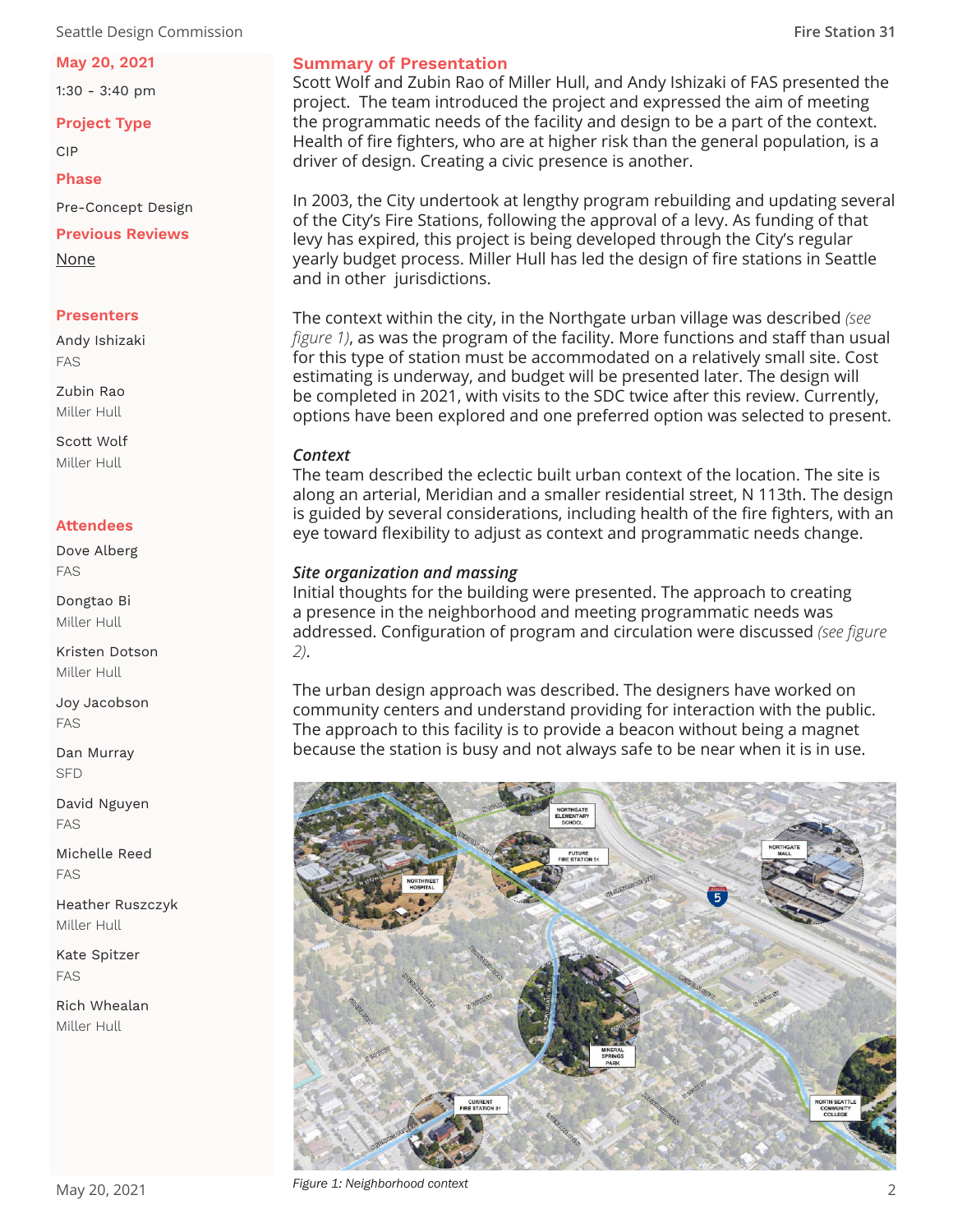

*Figure 2: Preferred facility layout for Fire Station 31*

Fire fighter safety was described, and how it drives the placement of various functions in the structure. The team explained how fire fighters use the building. Shifts are long, up to two days. They include meetings, training, house duties, rest and rehab, and alarm responses. Because the rate of illness and death are higher in fire fighters, efforts to protect and allow firefighters to recover from work are important.

The site was described. It is a narrow lot that is sloping significantly, located near single family and multifamily residential.

# *Sustainability*

LEED Gold 4 is the goal established for this project. City policy goals have also been applied to this project, including the elimination of fossil fuel use and lower carbon use. The team explained their approach to achieving sustainability. It is heavy on energy and materials toxicity measures.

# *Community*

Engagement will be held at 30%, 60% and 90% design.

# *Coordination*

Initial coordination has been undertaken. OSE was involved in the sustainability charrette. Will be contacting SDOT about permits soon. Have spoken with Seattle Fire about Race and Social Equity Tool Kit.

# *Equity*

The importance of this to the project ream was expressed. Gender neutrality is a given. Seattle Fire is advising on the design of outreach to underrepresented groups. Also considering sustainability broadly in this regard.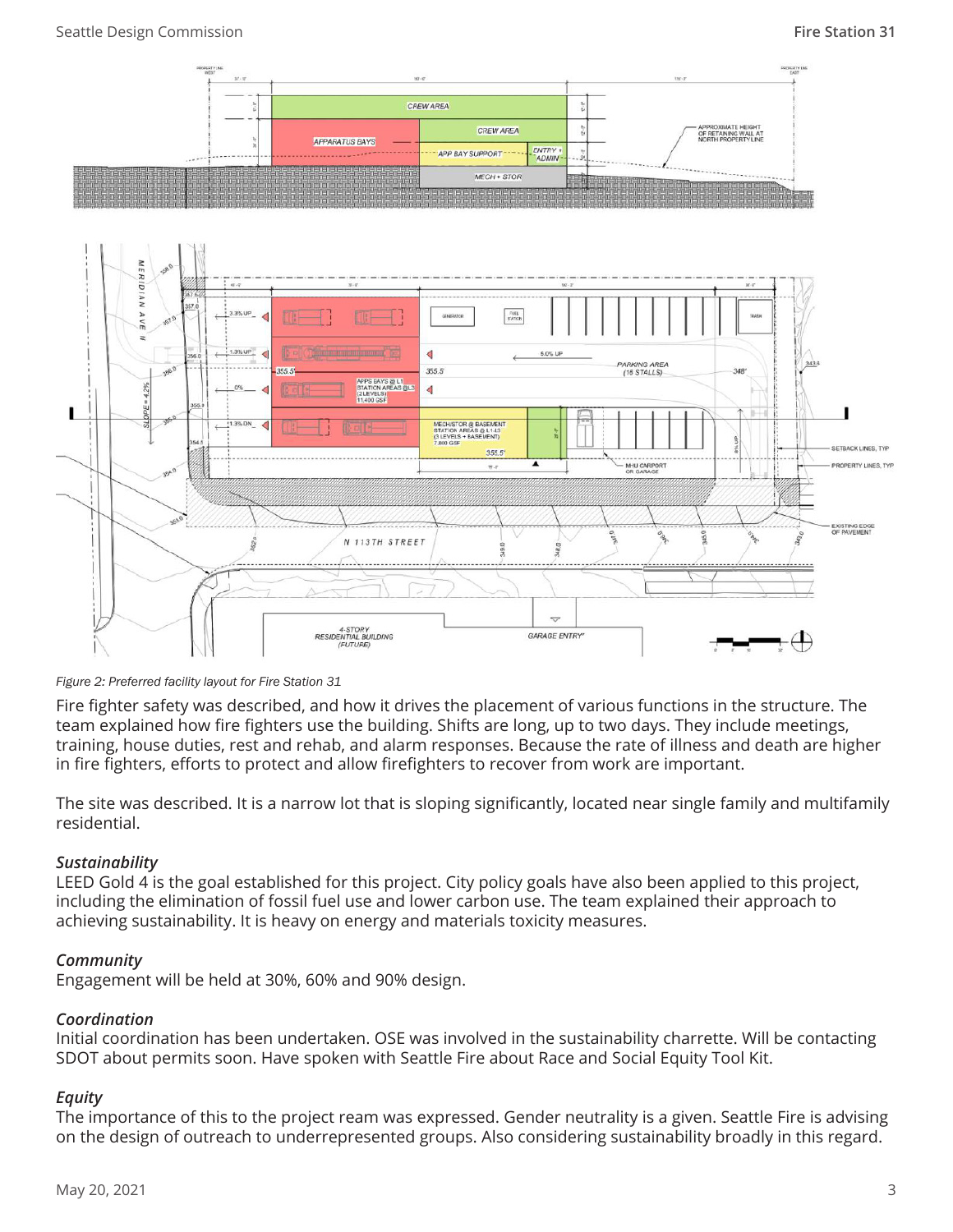#### **Agency Comments**  None

# **Public Comments**

None

# **Summary of Discussion**

The Commission organized its discussion around the following issues:

- How the alternatives provide for program needs of the fire department
- Relationship to context, expression, scope, and scale of project
- Sustainability strategy
- Outreach and equity strategies

The approach to the relationship of the station to the neighborhood was discussed. Commissioners encouraged the team to create a strong public presence. They asked that the facility be designed to be a magnet that provides social value and resources to the community. They advised that the building should be transparent and provide views of the interior of the station. The building should afford physical connection not just visual to the community. Extending the thoughtfulness of the building design outward toward the edges was an idea that was voiced.

The importance of the role of the landscape architect in telling the overarching story and situating the facility in the community was emphasized. Also, the team was encouraged to pursue involving the artist early, to be part of this.

The need to carefully design the edges of the site, as touched on above, was discussed. In the effort to make the station a public asset in the neighborhood, the open space along N 113th St should be considered for something more than just circulation. The preferred alternative provides opportunity to green N 113th more than the other alternatives. A continuous green edge along the north would provide buffering to neighbors to the north, as can be seen well in the sections. Greening the structure would maximize the limited opportunity along the north.

The conversation included advice on engagement. Commissioners encouraged the team to go door to door to the nearby neighbors to gather their thoughts before consulting the broader community. They also saw great value in continuing to engage with the fire fighters. They suggested involving a diversity of fire fighters to design a building the provides a sense of belong for generations to come.

On the question of trees, commissioners saw the challenges of retaining trees when so much program was being located on a site of this size. They encouraged the team to consider using the trees in building the facility.

## **Action**

The SDC thanked the project team for their presentation on the pre-concept design for the Fire Station 31 Replacement project. The Commission appreciated the thoughtfulness with which the team responded to the challenges of the site and the amount and nature of the program that it needs to accommodate. Commissioners were glad to see that the fire fighters were being consulted. They applauded the team for considering toxicity within an integrated approach to sustainability.

The SDC voted, 6-0, to approve the pre-concept design for the Fire Station 31 Replacement project with the following recommendations:

- 1. Create a facility that is as transparent and welcoming as possible.
- 2. Activate the southern edge of the site and create a visual bridge from Meridian eastward.
- 3. Further explore buffering solutions to residential properties to the north, using grade, vegetation and building design.
- 4. Solicit direct, in person input from the neighbors closest to the site.
- 5. Continue to work with fire fighters in the design process and evaluate scenarios with them.